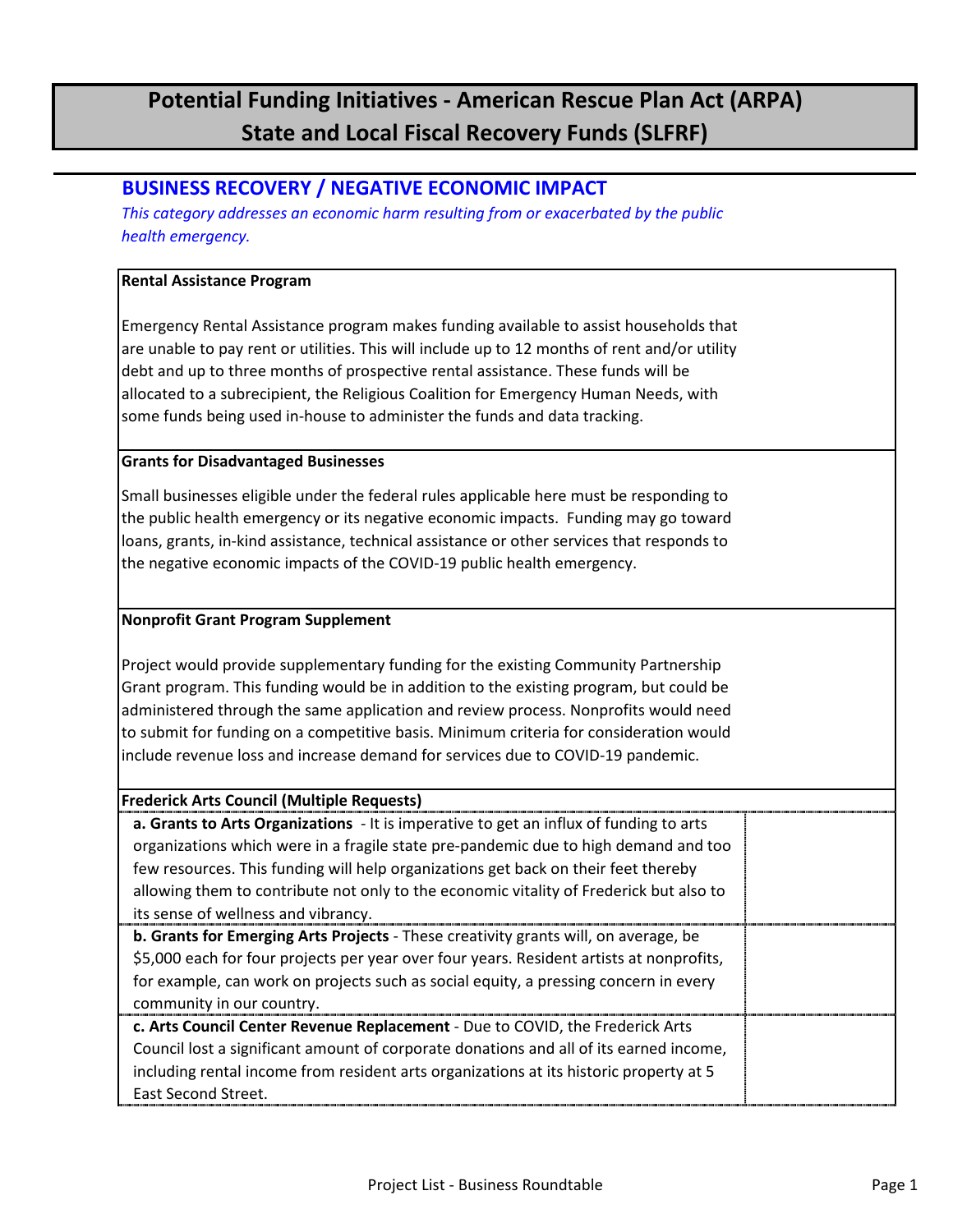# **Potential Funding Initiatives - American Rescue Plan Act (ARPA) State and Local Fiscal Recovery Funds (SLFRF)**

j.

 $\mathsf{I}$ 

| d. Maker Space(s) for Artists - Many of our community's artists lost income due to           |  |
|----------------------------------------------------------------------------------------------|--|
| COVID and could not afford their studio spaces. This funding will allow for leasing and      |  |
| renovating raw maker space and subsidize rents.                                              |  |
| e. Public Arts Master Plan - Frederick County has an excellent public art master plan.       |  |
| The public art plan advances inclusivity, wellness, and future prosperity. ARP funding       |  |
| will be used to implement this plan. Funds will be utilized for artist fees, materials and   |  |
| administrative support for the program. There will be a jobs training component of           |  |
| every public art project and summer jobs mural program for Frederick youth. Public art       |  |
| projects will also include county parks and libraries.                                       |  |
|                                                                                              |  |
| <b>Deaf Community Center</b>                                                                 |  |
| Start-up costs for a new community center that will occupy the upper floor of an existing    |  |
| building near the airport. Offices will have counseling, job search, financial adviser,      |  |
| realtor, and other services to offer members of the deaf community.                          |  |
|                                                                                              |  |
|                                                                                              |  |
| <b>Mobile Career Center</b>                                                                  |  |
|                                                                                              |  |
| Provide unemployed and underemployed individuals with access to technology and               |  |
| various other workforce development services based on their limitations on engaging in       |  |
| virtual services or existing transportation barriers. The goal is to increase direct support |  |
| with re-employment assistance, career guidance and planning, and/or training or help in      |  |
| accessing other services that would allow individuals to be successfully employed.           |  |
| <b>Foundations of Prosperity Child Care Market Initiatives</b>                               |  |
| The pandemic's disruption of the child care market showed how fragile the current child      |  |
| care system is and how essential it is to economic prosperity. There is a gap of 10,800      |  |
| spots between the number of licensed child care seats and the number of children under       |  |
| age 5. Foundations of Prosperity is a three-year initiative that will improve capacity of    |  |
| and sustain the local child care market. This project will ensure that all Frederick County  |  |
| parents can access and utilize quality child care.                                           |  |
|                                                                                              |  |
|                                                                                              |  |
| <b>Childcare Center</b>                                                                      |  |
| Funding to contract for the operation of a 24/7 childcare center inside a County owned       |  |
| facility. These childcare services will be prioritized to support first responders and other |  |
| public safety employees who are routinely assigned to work non-traditional shifts.           |  |
|                                                                                              |  |